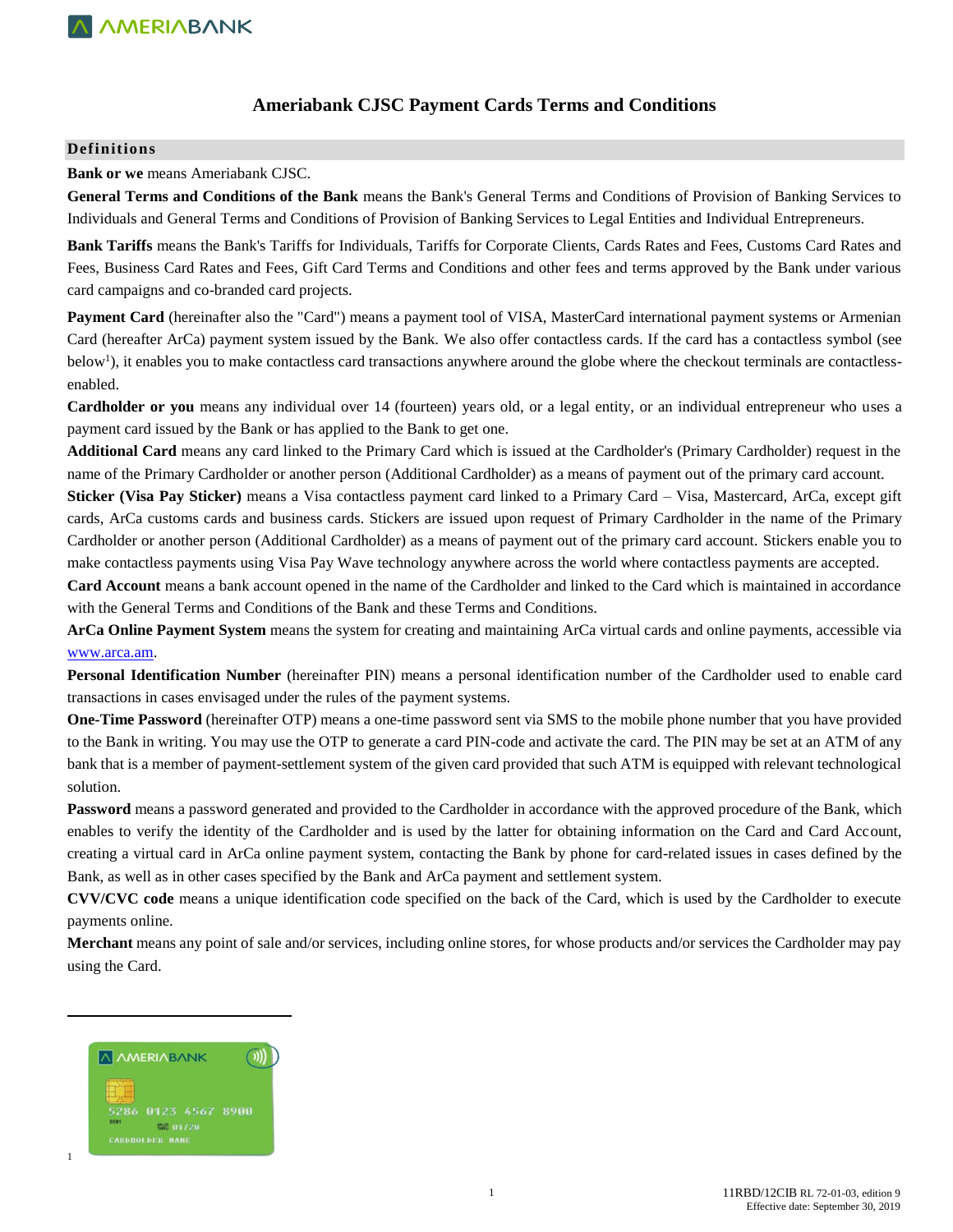**Automated Teller Machine (hereinafter ATM)** means any automated self-service device located on or off the premises and used for financial transactions.

**POS-terminal** means an electronic device used for non-cash transactions at the Merchants' premises or cash withdrawal and non-cash transactions with the Card at the Bank premises.

**Transaction** means an instruction given by the Cardholder to the Bank to perform an operation with or without direct use of the Card. **Authorization** means approval or authorization of the card transaction by the Bank.

**Transaction Date** means the actual date on which the card transaction takes place.

**Transaction Processing Date** means the day on which the transaction is processed by the Bank to the card account based on the transaction report presented by the respective payment-settlement system or the Cardholder's instruction.

**Stop-List** means the international list of cards, transactions with the use of which can only be executed upon authorization in accordance with the rules of respective payment systems.

**Payment Limit** means the aggregate limit of card transactions equal to the sum of the Card Account balance and line of credit, including overdraft.

**Over-Limit** means the amount used over the Payment Limit, including the amount charged by us according to the Bank Tariffs, which is deemed to be your liability to the Bank.

**Card Package** means a set of additional benefits provided together with certain types of cards as determined by the Bank Tariffs.

**Loyalty Point** means each of the points accrued to the cards issued to individuals in accordance with the terms and conditions of loyalty program, which may be used to get certain Bank services or a 100% discount on the service fee under some of the Bank products.

**Statement** means a report issued by the Bank to the Cardholder showing the transactions through the Card Account (Primary, Additional Cards and Stickers).

**Written or in Writing** means a way of submitting an instruction or information to the Bank through a document signed by the Cardholder or otherwise authorized by the Cardholder in a way that has been agreed between the latter and the Bank in advance (online/mobile banking, phone banking, etc.).

**Armenia** means Republic of Armenia.

## **1. General Provisions**

- 1.1. Payment Card Terms and Conditions of the Bank (hereinafter the "Terms and Conditions") regulate the relationships between you and us during issuance and service of the Card by us and use of the Card by you.
- 1.2. We provide the Card to you based on a properly completed application-agreement form (hereinafter "Application-Agreement") whereby you confirm that you accept these Terms and Conditions.
- 1.3. Any and all instructions of the Cardholder for change or modification of the terms directly specified in the Application-Agreement (except the changes that cannot be made during the validity period of the card according to the Terms and Conditions) should be submitted on the approved template of the Bank. All such changes and modifications shall supersede any and all previous instructions related to the same subject matter. For the purposes of the Terms and Conditions, the instructions, submitted under the Application-Agreement, and the specified terms shall be applicable as amended and modified.
- 1.4. These Terms and Conditions should be read together with the General Terms and Conditions of the Bank. Furthermore, any and all relations between you and the Bank not regulated by these Terms and Conditions shall be regulated by the General Terms and Conditions of the Bank, the Bank Tariffs, binding legal contracts between you and the Bank and the legislation of Armenia. Where not regulated by the legislation of Armenia, such relations shall be regulated by customary business practices.
- 1.5. Fees and (or) agreements for specific card types, card campaigns and co-branded projects may apply further to these Terms and Conditions and set out provisions or limitations different from those herein contained.
- 1.6. Any cash flows driven by the use of the Card, including loan proceeds (credits, debits), and use of cash and non-cash funds shall be regulated by the Terms and Conditions, as well as the rules and terms defined by ArCa, VISA and MasterCard payment systems.
- 1.7. We shall maintain a Card Account to process the transactions with the Card and Additional Card(s), if any.
- 1.8. The Card Account shall be opened in the name of the Primary Cardholder.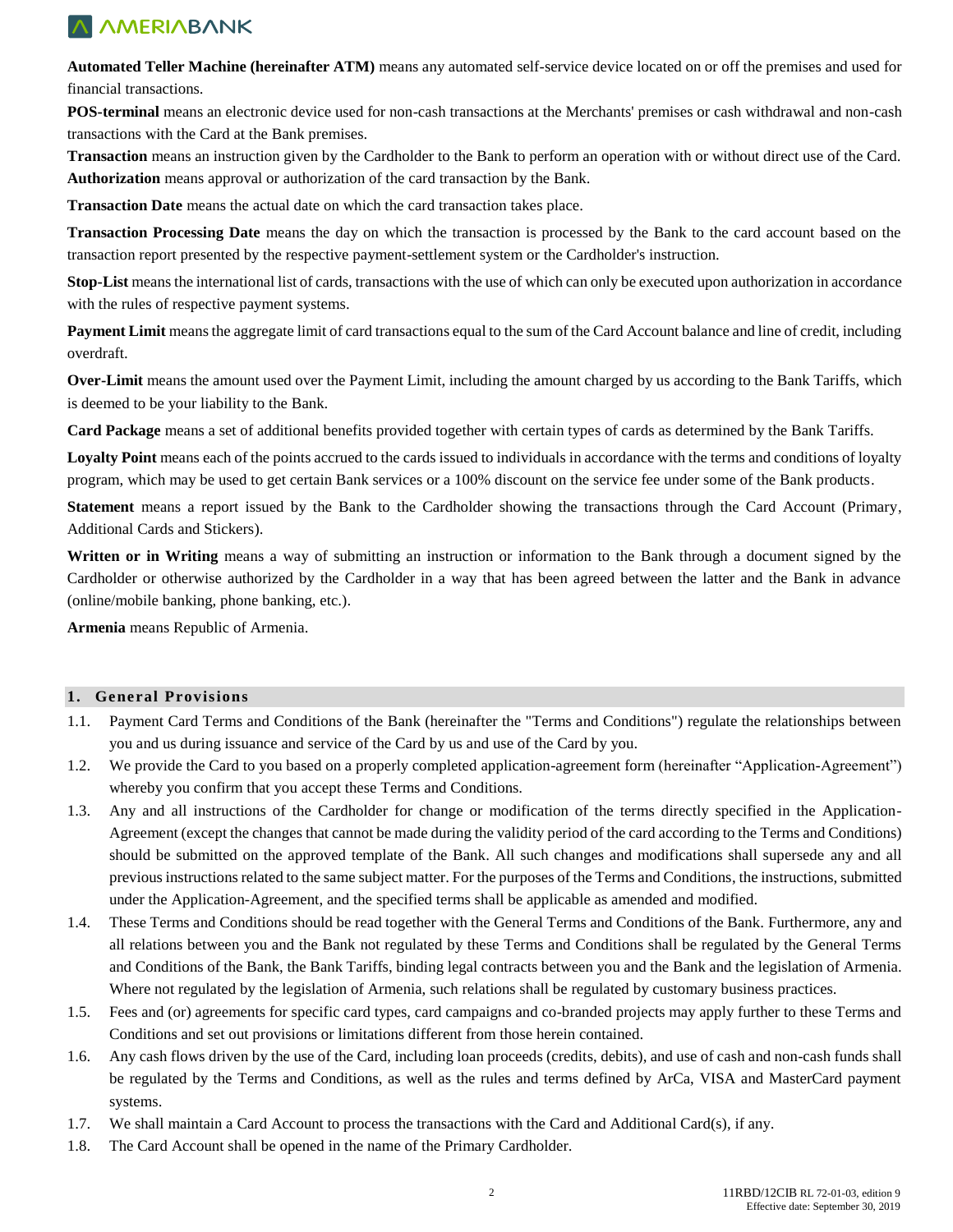- 1.9. Card Accounts may be opened in Armenian drams, US dollars or euros.
- 1.10. You are required to have a current account in Armenian drams to be eligible for a Card.
- 1.11. The Card shall be valid up to the last day of the month indicated on the front of the Card.
- 1.12. The Card is at all times the property of the Bank and should be returned to us upon request.
- 1.13. The Card may not be used for illegal purposes.
- 1.14. We shall not be held liable for any damage or loss you may suffer due to Card Transactions resulting in breach of the rules and requirements herein contained, or use, provision or disclosure of the Card, OTP, PIN, password or information embossed on the Card (Card number, CVV/CVC, validity date) to the third parties.
- 1.15. You agree that in case a Card Package is provided to you together with the Card, we may provide your personal data (name, date of birth, ID details, contact data), without any prior notice to you, to the providers of the services included in the Card Package.
- 1.16. You (unless you are a holder of gift and business cards) participate in AYO program (the "Program"), under which you are entitled to cashback (partial refund of the money spent by you) on noncash payments made at the merchants partnering with the Program. The Program is implemented by Best Card LLC in accordance with the Terms of Participation in AYO Program available at Best Card LLC website [\(www.ayocard.am\)](http://www.ayocard.am/). Hereby you agree to join the Terms of Participation in AYO Program which constitute a public offer. You acknowledge that by accepting these Terms and Conditions you also accept that public offer.
- 1.17. For any Card-related inquiries you wish to address by phone, please call (+374 10) 56 11 11, available 24/7.
- 1.18. After expiry of the Card validity term the Card shall be reissued by us subject to the then-current tariffs and terms of the Bank unless you notify us in writing about your intention to terminate the Card at least 10 (ten) days prior to the expiry date, or your Card has been blocked, or you have liabilities to the Bank deriving from the use of the Card, or we have decided not to reissue the Card.
- 1.19. At your choice, you may change the PIN-code any time during the validity period of the Card at the ATM with a relevant functionality. For this purpose, you should enter your existing and the new PIN codes. While changing the PIN-code, please follow the safety rules of the Bank that are published on our website or have been otherwise made available to you.
- 1.20. If you forget your PIN, you may generate a new PIN by filling in the Bank's template form and using an OTP. Otherwise, you may order a new card in accordance with the Bank Tariffs.
- 1.21. While identifying you as a user on the Bank's website, the details of the cards issued by Ameriabank CJSC may be requested for proper identification of the Cardholder, i.e. you should fill in the required card details and enter the one-time password sent to the mobile number provided by you to the Bank. Once you've completed the specified identification process, you may fill in loan applications, submit documents, propose preferable terms of loans and get loans.

#### **2. Card Issuance**

- 2.1. You will receive your Card and PIN in separate sealed envelopes. This does not apply to PIN generation using the OTP, in which case you may generate your PIN in accordance with clause 2.4 below after receiving the card.
- 2.2. The Card and PIN shall be provided to you in a manner defined between you and us in advance. In case of reissued Cards, the Card and the PIN will be provided to you in a manner previously agreed between you and the Bank, unless you submit an instruction to the opposite on an approved template form of the Bank.
- 2.3. The process of delivering the Card and PIN (unless the latter is to be generated using an OTP) will take 2 (two) business days upon your application date if the Card is delivered at the head office or any of the Yerevan-based branches, and 7 (seven) business days if the Card is provided outside Yerevan. The Card may be delivered to you in shorter term subject to the Bank Tariffs. If the Card and PIN are delivered to you by postal service, the delivery period shall depend on the terms of the postal service providers.
- 2.4. If you prefer to generate the PIN code yourself, we will send you an OTP via SMS to the mobile phone number you've given us in writing, while you follow the ATM instructions to activate the card. You should type the received OTP in the respective field on the ATM screen, after which you may set your PIN code. If you select using the OTP as a way to receive your PIN code, you will no longer be able to change this manner.
- 2.5. Once you receive the Card and PIN (unless the latter is generated using an OTP), please check that the envelope has not been tampered with or compromised, the Card and PIN are inside the envelope, match your application and the embossed data are correct. If you detect any discrepancy or if PIN generation using an OTP fails (including failure to receive the OTP in time),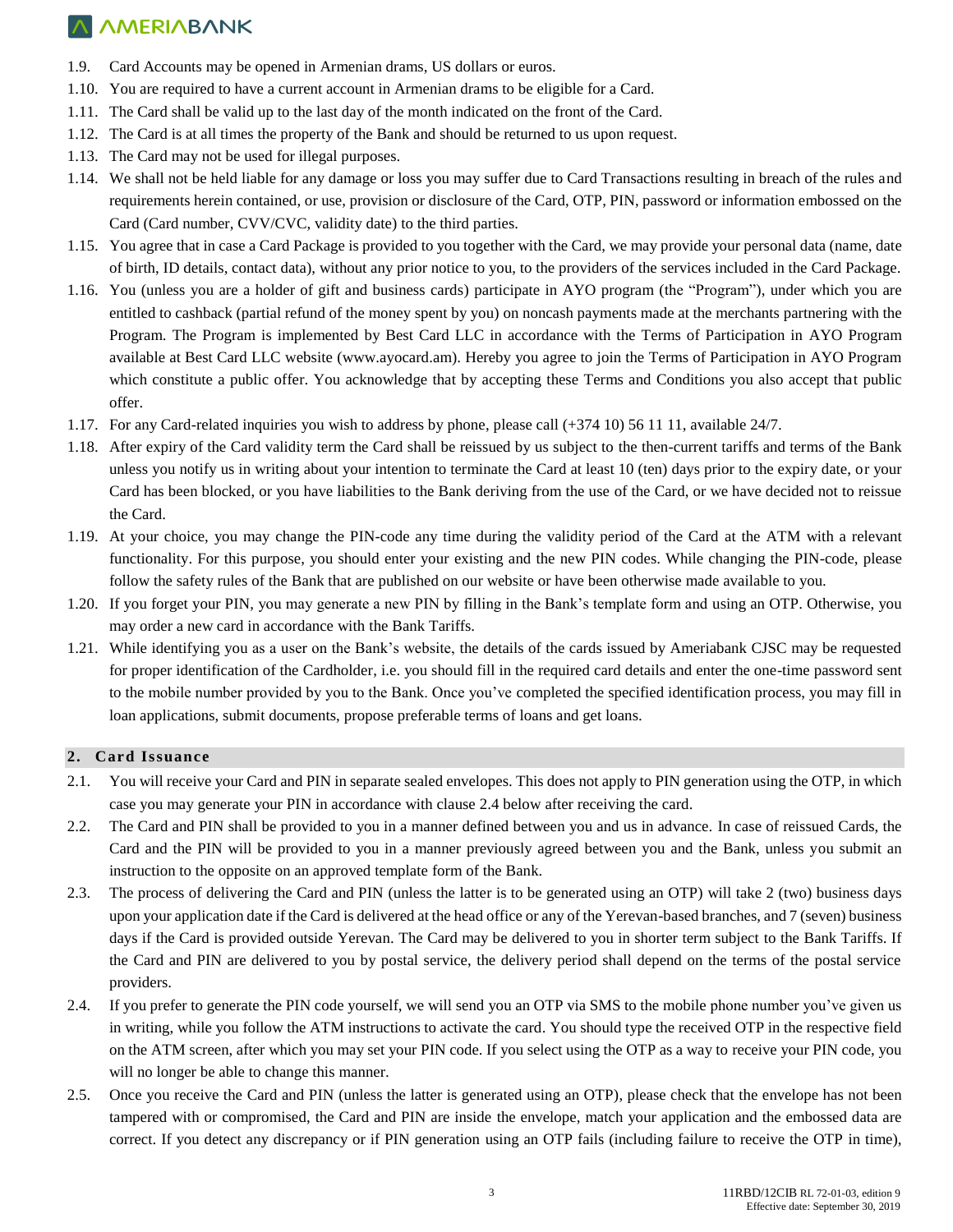contact us immediately. If you haven't received the Card within 60 (sixty) days following Card application or reissuance, we shall have the right to close the Card and destroy it.

- 2.6. If you have chosen Card delivery by a postal/courier service, the Card and PIN will be delivered to you by two different service providers or couriers.
- 2.7. We will charge you for the Card and PIN delivery in accordance with the Bank Tariffs.
- 2.8. If the Card and/or PIN cannot be delivered to you at the designated postal address, the Card and PIN envelops will be returned to us and retained until demanded.
- 2.9. After you have received the Card by postal/courier delivery, you should call the Bank to activate it. If you fail to contact the Bank to activate the Card within 6 (six) months after delivery, the Bank shall be entitled to close the Card.
- 2.10. The Card shall be activated within the following terms:
	- 2.10.1. 1 (one) business day after receipt of the Card and the PIN by the Cardholder, if provided to the Cardholder on the Bank premises,
	- 2.10.2. 1 (one) business day after the Cardholder contacts us and we verify the Cardholder's identity in a proper manner, if the Card is delivered by a postal/courier service.
	- 2.10.3. Upon successful completion of PIN generation using an OTP by the Cardholder
- 2.11. The validity period of the Card shall be as follows below:

| ArCa<br>Classic | Cirrus<br>Maestro/Visa<br>Electron/<br>ArCa Mir | Visa<br>Electron<br>Sticker | MasterCard<br>Standard/Visa<br>Classic | MasterCard<br>Gold/ Visa<br>Gold | MasterCard<br>Platinum/Visa<br>Platinum | Visa<br>Infinite | <b>MasterCard</b><br>Business/<br>Visa<br><b>Business</b> |
|-----------------|-------------------------------------------------|-----------------------------|----------------------------------------|----------------------------------|-----------------------------------------|------------------|-----------------------------------------------------------|
| 2 years         | 4 years                                         | vears                       | 4 years                                | 4 years                          | 4 years                                 | 4 years          | 4 years                                                   |

The validity period of any additional card issued under each type of the card shall be consistent with the relevant validity periods specified above.

### **3. Card Use and Security Rules**

- 3.1. You should sign in the designated field on the back of the Card immediately upon receiving it. Absence of signature or its mismatch shall be a legal basis for rejection of card transaction or confiscation of the Card.
- 3.2. When generating new PIN, it is recommended to use as complex PIN as possible. Please avoid using sequential or repeated numbers.
- 3.3. The Card may be used at ATMs, cash withdrawal centers and merchants through terminals and other devices the screens of which or the adjacent territories display information on the service of cards,
	- 3.3.1. such as cash withdrawal, cash deposit, utility payments, etc.,
	- 3.3.2. and symbols of the respective payment systems (ArCa, VISA, MasterCard, etc.) certifying that your Card can be accepted at that particular ATM or merchant.
- 3.4. You solely shall bear all risks of using the Card, OTP, PIN and password.
- 3.5. You may not make the Card, OTP, PIN and password available to a third party. You should take all precautions to ensure that the Card, OTP, PIN, password and the information embossed on the Card are not readily visible or otherwise accessible to other people.
- 3.6. Never write the PIN or OTP on the Card or keep the PIN record and the Card together.
- 3.7. You should enter your PIN only if required to complete the transaction with that particular type of Card through the device you use at that time. The PIN is not required for online payments via Internet (online stores). No need to enter PIN for up to 5 payments under 10,000 AMD or foreign currency equivalent with contactless stickers a day.
- 3.8. Never provide (enter) your PIN while paying via Internet (online stores). If you have disclosed your PIN in an online store, immediately terminate the transaction and contact us to block the Card.
- 3.9. When you enter your PIN-code, please make sure it is not visible to other persons and not recorded by cameras.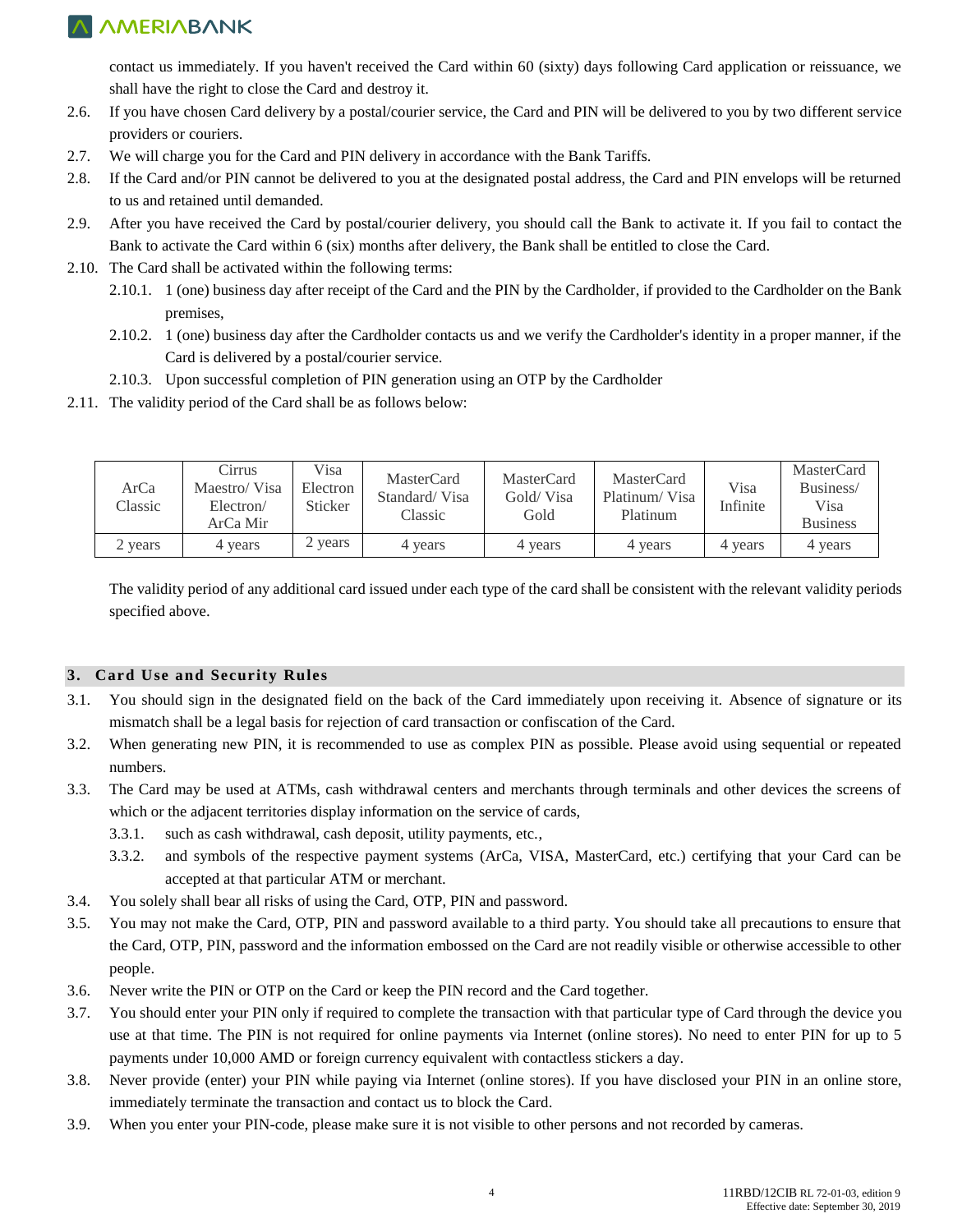- 3.10. Watch closely during the transactions you make at leisure and entertainment facilities. It is recommended that you do not entrust your Card to other persons and do not allow use of the Card out of your sight.
- 3.11. Do not use ATMs, cashing devices and POS-terminals you find suspicious or not reliable, or devices the card readers, keyboard or cash dispensing holes of which are connected to foreign devices, conductors, adhesive tape, etc.
- 3.12. When making online payments, etc., you should give preference to secure payment websites. Online gambling casinos and betting websites are considered the most risky channels.
- 3.13. After three successive incorrect entries of the PIN the Card will be blocked and/or swallowed by the ATM. The Card may be swallowed by the ATM if you don't take it within 20 (twenty) seconds after it pops out, as well as if there are technical problems with the ATM or if the Card is damaged.
- 3.14. If the ATM does not return the Card after the transaction, but the ATM screen and the receipt do not display the seizure notice, you should immediately call us and make sure that the Card has been blocked. Otherwise the Card should be immediately blocked.
- 3.15. To receive the retained Card back, please contact the Bank. The retained Card shall be returned to you within the following terms:
	- 3.15.1. 2 (two) business days if the ATM is on the premises of our head office or any of the Yerevan-based branches
	- 3.15.2. 4 (four) business days if the ATM is situated in any town where the Bank has a branch
	- 3.15.3. 10 (ten) business days if the ATM is situated in any other town or place where the Bank doesn't have a branch
	- 3.15.4. If your Card has been retained by the ATM of another bank, we will return it to you on the day we receive the Card from the respective bank.
- 3.16. To the extent permitted by law, we shall not be held liable for any direct or indirect losses you may incur through failure or malfunctioning of ATMs, POS-terminals or merchants unless the following conditions are in place at the same time:
	- 3.16.1. The Bank is at fault.
	- 3.16.2. Failure or malfunctioning occurred during working hours of the Bank.
	- 3.16.3. You have visited the head office or any branch of the Bank to withdraw cash available on the Card but were refused the service.

In any case, our liability shall be limited to the actual (direct) loss caused to you.

- 3.17. In case of unauthorized use of the Card or such threat, notify the Bank immediately and request to block the Card.
- 3.18. To improve security of the Card, upon your request we may send you an SMS-alert each time you perform a card transaction. The service is subject to the Bank fees. SMS-alerts are aimed to boost your chances of preventing fraudulent use of the Card. The Cardholders receive SMS-alerts about all transactions and can immediately report to the Bank any suspicions of fraud thus preventing further illegal use of the Card.
- 3.19. If you have enrolled for an SMS-notification service or if you access other Bank services (including USSD service) via your mobile phone, please inform the Bank promptly about any change in your mobile phone number available in our records. Hereby you agree that if your information becomes known to third parties through you failing to inform us about changes in your phone number, such action shall not be considered disclosure of banking secrecy. The Bank shall not be held liable if the information stored on your mobile device or obtained via it has become known to other people due to access to your phone.
- 3.20. You may make all Card-related settings by yourself (via self-service devices or other distant banking channels (SMS, USSD, online/mobile banking)), which shall be considered your written instruction to the Bank and to the payment organization servicing your card.
- 3.21. Upon receipt of an SMS-alert you should check the transaction amount and status (executed, rejected, etc.). If you suspect fraud, promptly contact the Bank to block the Card.
- 3.22. If you pay online at the websites displaying "VBV/Secure code" logo aimed to increase security of the Card transactions over the Internet, you will have to enter a one-time password you will receive during every such transaction in an SMS sent to your mobile number available in the Bank records. We shall not be held liable if you don't receive an SMS due to any technical or other issue not related to the our operations, which may result in failure of any of your operations.
- 3.23. To further improve the security of your card transactions, we shall be entitled to change the card transaction and/or authorization procedure by requiring identification codes (one-time passwords, etc.) which will be made available to you either by texting to your mobile number, sending to your email or through other means (token, mobile app, etc.).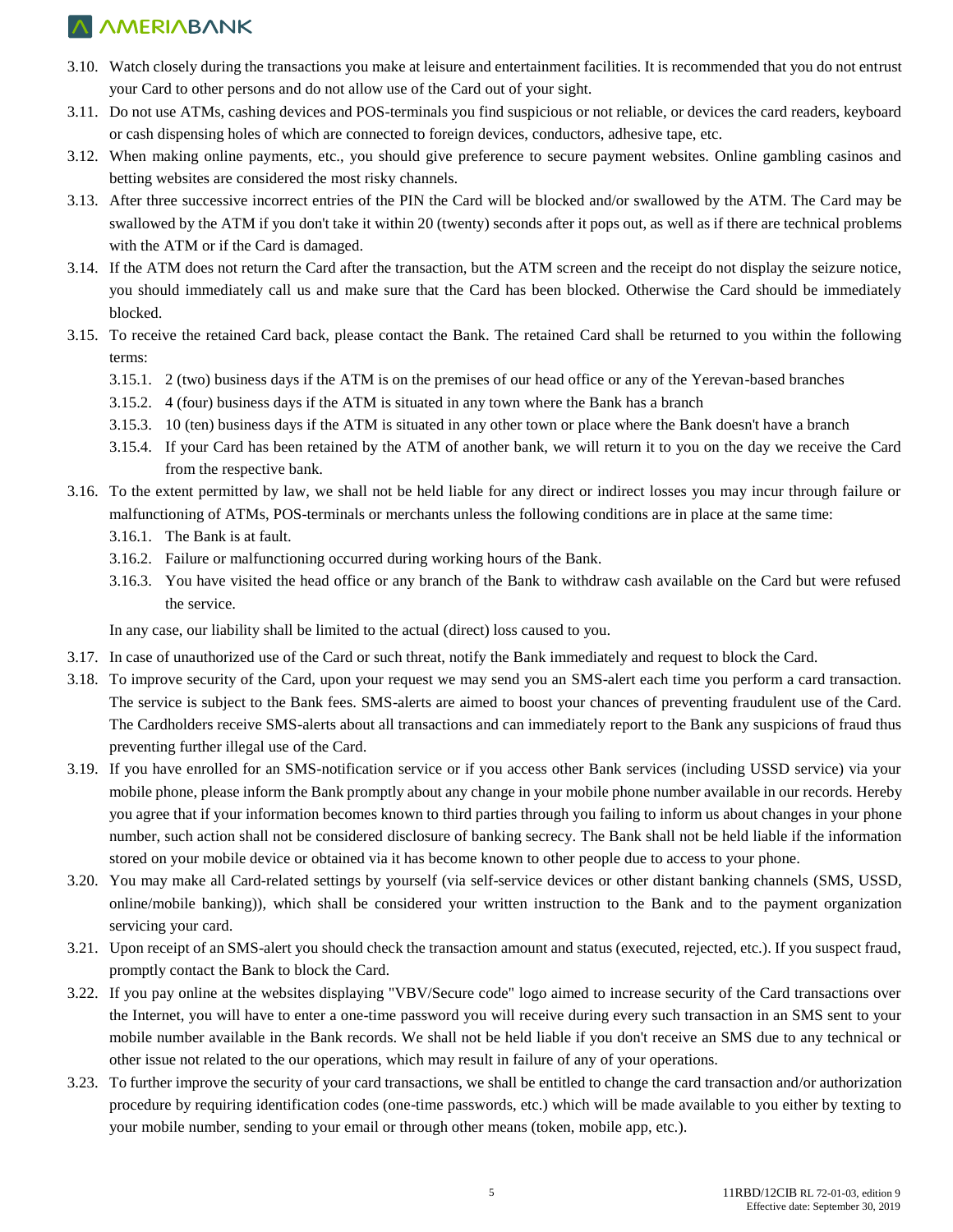- 3.24. To protect yourself against fraudulent transactions, you may at any time during the validity period of the Card set transaction limits depending on the type or geographical coverage of card transactions. The limits shall be applicable only to transactions subject to authorization and shall be effective during the period specified by you.
- 3.25. For security considerations the Bank can prohibit or restrict card transactions in higher-risk countries.
- 3.26. We may suspend service of your Card if we have good reason to suspect that the transactions with your Card are fraudulent. Such suspension will be lifted once we receive enough evidence of the authenticity of transactions or sufficient clarifications.
- 3.27. In case of Card closure (cancellation or expiry of the validity period) you must return the Card to the Bank. If for any reason you are unable to return the Card but you have it with you, you should destroy it by cutting through the magnetic stripe and the chip. We shall not be liable for any transactions made with your Card as a result of your failure to return the Card to us.

#### **4. Card Loss, Theft or Unauthorized Use**

- 4.1. If the Card has been lost, stolen or used without authorization (or you have such suspicion), please notify us or ArCa Processing Center immediately by any of the means below:
	- 4.1.1. the number specified on the Card, or
	- 4.1.2. (+374 10) 56 11 11, the Bank's 24/7 helpline, or
	- 4.1.3. (+374 10) 59 22 22 (ArCa Processing Center), or
	- 4.1.4. emailing us to [cardsupport@ameriabank.am](mailto:cardsupport@ameriabank.am) , or
	- 4.1.5. online banking system of the Bank during our open hours, or
	- 4.1.6. visit to our head office or any branch during our open hours
- 4.2. We will block the Card following your notification of the Card loss, theft or unauthorized use (such suspicion).
- 4.3. The verbal notice of the Card loss, theft or unauthorized use (such suspicion) should be confirmed in writing within reasonable time frames. The Bank shall be deemed duly notified upon receipt of the written notice.
- 4.4. You solely shall be liable for any and all card transactions performed before the loss, theft or unauthorized use of the Card (such suspicion) has been reported to us.
- 4.5. You shall also be liable for the card transactions performed after reporting the loss, theft or unauthorized use of the Card (such suspicion) to us, if such transactions don't require authorization (including over the Internet). To enable chargeback claims under the transactions not requiring authorization, we will place your Card in the Stop-List upon your request within the terms defined by respective payment system. The service is subject to the Bank Tariffs.
- 4.6. The Cardholder shall indemnify the Bank against any losses and damages it may suffer due to the Cardholder's failure to notify the Bank of the Card loss, theft or unauthorized use, as well as due to misuse of the Card by the third parties before notifying the Bank.
- 4.7. We recommend renewing the Card in case of its loss, theft or unauthorized use. If you wish to continue using your compromised Card, you should request the Bank to unblock it. In such cases, any and all liability for the damages and losses you may incur due to the use of the compromised Card shall be borne solely by you.

### **5. Card Transactions**

- 5.1. Unless there are restrictions on the card transactions defined by any Card-specific terms and conditions, rates and fees and/or agreements, you may perform the following card transactions:
	- 5.1.1. deposit cash into the Card via cash-in machines or at our premises
	- 5.1.2. withdraw cash from the Card via cash-dispensing ATMs or POS-terminals
	- 5.1.3. make money transfers via ATMs, at banks, as well as via distant banking systems and ArCA online payment system
	- 5.1.4. pay for goods and services purchased from various merchants (including online stores), without cash
- 5.2. The amount you deposit into your Card through the Bank teller, or by a transfer from a Bank account (other than card accounts) to your Card Account will become available to you within 10 (ten) minutes provided there are no technical or software issues at ArCa Processing Center.
- 5.3. Card-to-card transfers via ATMs or ArCa Processing Center are normally completed within 5 (five) minutes provided there are no technical or software issues at ArCa Processing Center.
- 5.4. We will execute your payment orders within the terms defined in the Bank Tariffs.
- 5.5. As a rule, all transfers from card or other bank accounts become available to the Cardholder within the following terms: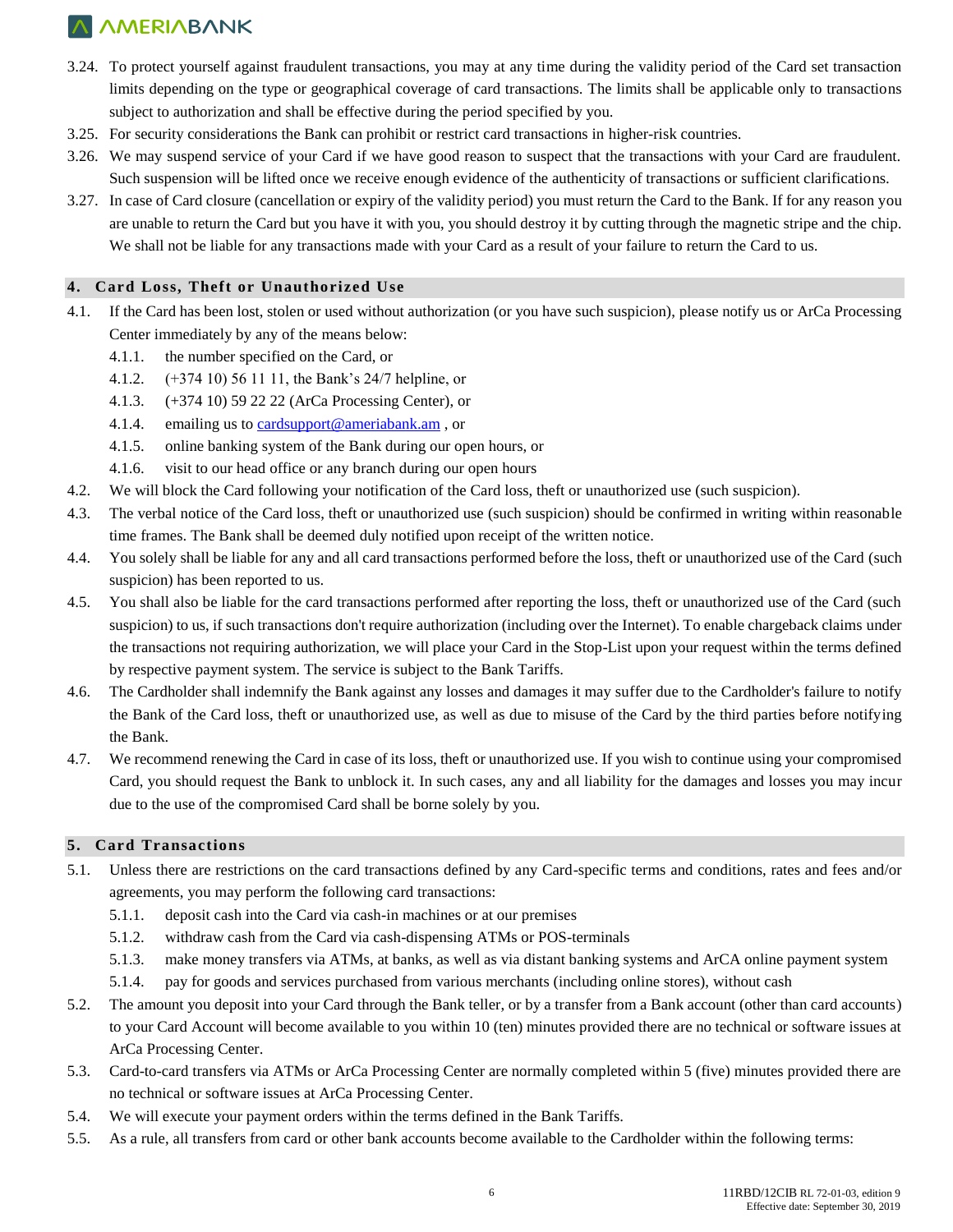- 5.5.1. before 12:30 p.m. if the amount was received before 11:00 a.m. of the same business day
- 5.5.2. before 4:30 p.m. if the amount was received before 3:00 p.m. of the same business day
- 5.5.3. before 6:30 p.m. if the amount was received in the period from 3:00 to 5:00 p.m. of the same business day
- 5.6. The amounts deposited into the Card Account via cash-in machines are activated on the account with immediate effect and normally processed to the account on the next business day. Cash-in ATMs may process deposit transactions with any Card of ArCa payment system irrespective of the currency.
- 5.7. Possibilities and restrictions of cash deposit ATMs with regard to the transaction amount, face value of the banknotes etc., are defined by the machine service providers and/or payment systems and normally displayed on the ATM for your reference.
- 5.8. The transaction amount will be debited to the Card immediately and processed to the Card Account within the following terms:
	- 5.8.1. next business day if the transaction was performed via ArCa system
	- 5.8.2. 2-3 days if the transaction was processed outside ArCa system
- 5.9. The Bank shall not be liable for any losses and damages you may incur due to interrupted or late activation of the amount on your Card Account. In particular, in the event of technical issues or on the first business day of each month it might take longer than the defined term to activate transaction amounts on your account.
- 5.10. Maximum cash withdrawal limit and maximum number of card transactions per day are defined in the Bank Tariffs. If you wish to withdraw an amount above the defined cash withdrawal limit, you should contact us and file a relevant application.
- 5.11. Daily amount withdrawn from the ATMs of Armenia-based banks may not be above AMD 500,000 (five hundred thousand).
- 5.12. We may suspend your card transactions (block the Card) at our sole discretion in any of the cases below:
	- 5.12.1. we have information or good reason to believe that the card transaction is not authentic or the Card is being misused
	- 5.12.2. you have outstanding liabilities to us
	- 5.12.3. in other cases defined in the General Terms and Conditions of the Bank
- 5.13. The blocked Card shall be unblocked by us on the same business day when we receive your written request to do so, unless otherwise envisaged under these Terms and Conditions and the General Terms and Conditions of the Bank. If the Card had been blocked at the initiative of the Bank, we shall lift the block on the same day when the reasons for Card blocking are discharged, unless otherwise envisaged under these Terms and Conditions and the General Terms and Conditions of the Bank.
- 5.14. Accrual and charging of Card service fees shall continue during the block period.
- 5.15. Any transaction verified as a transaction with the use of your Card shall be deemed your liability.
- 5.16. The card transaction and the chargeback transaction shall be deemed two different transactions and both shall be shown on your account Statement.
- 5.17. You may obtain duplicates of card transaction proofs at the Bank subject to our Tariffs.

#### **6. Fees and Charges**

- 6.1. You will pay us Card service-related fees specified in the Bank Tariffs unless there is other arrangement between you and us.
- 6.2. The first annual service fee shall be due upon ordering the Card while all the other payments shall be due in advance as prescribed under the Bank Tariffs.
- 6.3. If card transactions or service fees go beyond your Payment Limit, your Card Account will be overdrawn, and you will pay an over-limit fee subject to the Bank Tariffs.
- 6.4. We shall charge any and all Card service and other related fees, including the over-limit amounts and over-limit fee, all amounts payable, without further notice to you or payment instruction on your side. The amounts first shall be charged to your Card Account, then to your other accounts with the Bank if there are no sufficient means on your card accounts. Furthermore, you should make sure that there are sufficient funds on your bank accounts at all times to make the payments specified in this clause.
- 6.5. Any amounts of canceled transactions refunded to you by the Merchant shall be charged back to your card account after deduction of the chargeback fees (if any). Irrespective of whether or not the amount of canceled transaction was charged back to your account you shall fully repay your liability to the Bank arising out of such transaction.
- 6.6. We shall not be held liable for any fees for services imposed on you and charged to your card account by the Merchant.

#### **7. Currency Exchange**

7.1. You may perform card transactions both in the Card and a different currency.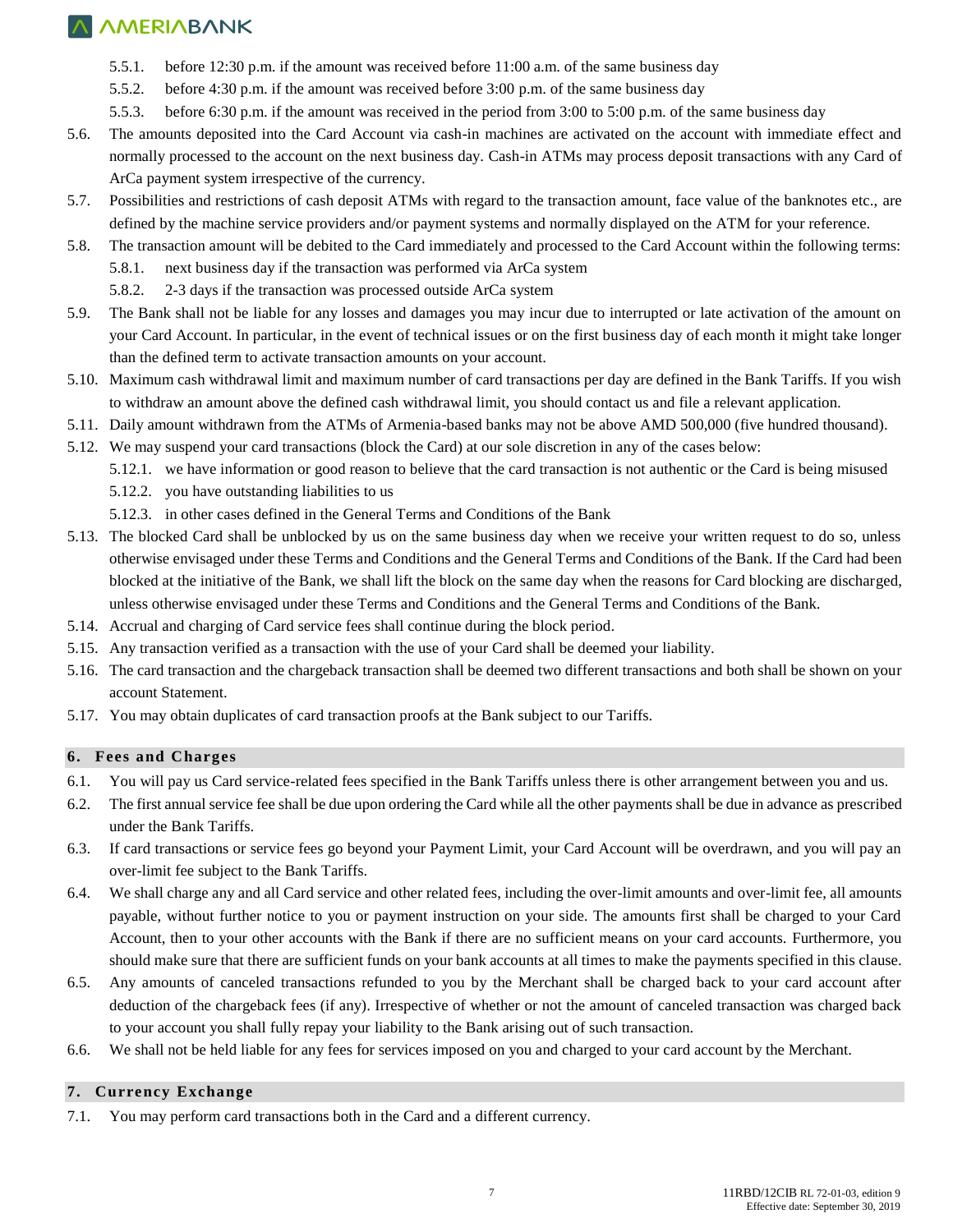- 7.2. If you make a transaction in a currency other than the currency of your Card, it will be converted into the Card Account currency for processing purposes.
- 7.3. In case of foreign currency-denominated Cards, all commissions and fees in the local currency shall be charged to your account after conversion at the average market exchange rate declared by the Central Bank of Armenia.
- 7.4. We shall not be held liable for any losses you may suffer due to the difference caused by the exchange rates used during conversion.
- 7.5. The transaction amount during transactions with cards issued by the Bank will be converted to the card currency in the following manner:

| <b>Transaction</b><br><b>Card currency</b> |                           | Conversion                                                                           |  |  |
|--------------------------------------------|---------------------------|--------------------------------------------------------------------------------------|--|--|
| AMD/USD/EUR                                | currency<br>Card currency | If the transaction currency is the same as card currency, no conversion applies      |  |  |
| <b>AMD/EUR</b>                             | <b>USD</b>                | The transaction currency is converted into the card currency at the exchange rate    |  |  |
|                                            |                           | set by the Bank for the day preceding the transaction processing date <sup>2</sup> . |  |  |
|                                            |                           | Furthermore, sell rates apply to outbound transactions, while buy rates apply to the |  |  |
|                                            |                           | inbound transactions.                                                                |  |  |
| <b>AMD</b>                                 | <b>EUR</b>                | The transaction currency is converted into USD by VISA or MasterCard payment         |  |  |
|                                            |                           | systems at VISA or MasterCard exchange rates (in case of VISA cards, conversion      |  |  |
|                                            |                           | from another currency into USD is made at the VISA exchange rate $+2\%$ ). Then      |  |  |
|                                            |                           | USD is converted into card currency at the exchange rate set by the Bank for the     |  |  |
|                                            |                           | day preceding the transaction processing date. Furthermore, sell rates apply to      |  |  |
|                                            |                           | outbound transactions, while buy rates apply to inbound transactions.                |  |  |
| <b>USD</b>                                 | ${\rm EUR}$               | The transaction currency is converted into USD by VISA or MasterCard payment         |  |  |
|                                            |                           | systems at VISA or MasterCard exchange rates (in case of VISA cards, conversion      |  |  |
|                                            |                           | from another currency into USD is made at the VISA exchange rate $+2\%$ ).           |  |  |
| <b>USD/EUR</b>                             | AMD                       | The transaction currency is converted into USD by VISA or MasterCard payment         |  |  |
|                                            |                           | systems at VISA or MasterCard exchange rates (in case of VISA cards, conversion      |  |  |
|                                            |                           | from another currency into USD is made at the VISA exchange rate $+2\%$ ). Then      |  |  |
|                                            |                           | USD is converted into card currency at the exchange rate set by the Bank for the     |  |  |
|                                            |                           | day preceding the transaction processing date. Furthermore, sell rates apply to      |  |  |
|                                            |                           | outbound transactions, while buy rates apply to inbound transactions.                |  |  |
| AMD/USD/EUR                                | Other currency            | The transaction currency is converted into USD by VISA or MasterCard payment         |  |  |
|                                            |                           | systems (in case of VISA cards, conversion from another currency into USD is         |  |  |
|                                            |                           | made at the VISA exchange rate $+2\%$ ). Then USD is converted into card currency    |  |  |
|                                            |                           | at the exchange rate set by the Bank for the day preceding the transaction           |  |  |
|                                            |                           | processing date. Furthermore, sell rates apply to outbound transactions, while buy   |  |  |
|                                            |                           | rates apply to inbound transactions.                                                 |  |  |

### **8. Statements**

- 8.1. Unless otherwise required by applicable regulations, before the 15th day of the month following the billing period, we will provide to you an account Statement at the frequency and in a manner defined by the legislation or Armenia and/or determined between you and us in advance. The Statement can be withheld in cases defined by the legislation of Armenia.
- 8.2. If you don't dispute the Statement during thirty (30) days after the statement date, it will be deemed accepted by you. If you inform us about your disagreement with Statement entries within the defined term in writing, we shall handle your claim and provide you a complete response within 90 (ninety) days after receiving your claim. Any claims received after the specified period will be handled in accordance with the Armenian legislation, procedures defined by ArCa, VISA and MasterCard payment systems and/or our internal regulations.

### **9. Disputing**

 $\overline{a}$ 

9.1. If you have any objections or disagreement with regard to the card transactions, you may file a chargeback application with us not later than within 30 (thirty) days following receipt of the Statement. You should enclose supporting documents together with the application and any other information we may reasonably request.

<sup>2</sup> The Bank sets buy and sell rates for all the specified currencies.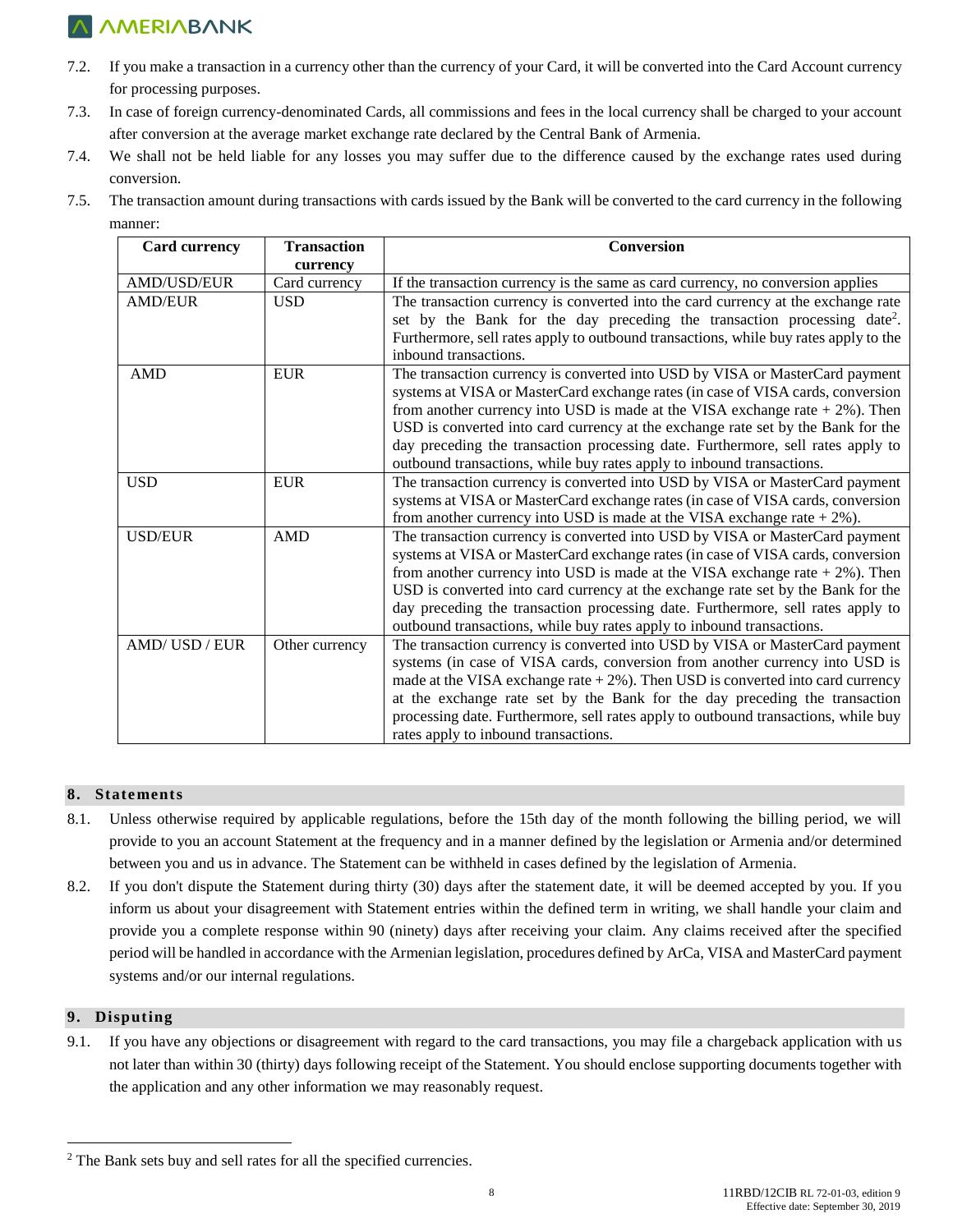- 9.2. You may also file a chargeback application if the transaction you made at the Merchant has been canceled but the Merchant failed to return the amount of the canceled transactions within the set period or within the terms below:
	- 9.2.1. 10 days upon transaction cancellation if the transaction was made in Armenia
	- 9.2.2. 30 days if the transaction was made in other countries
- 9.3. We shall not be liable for your card transactions, however, we'll use our best efforts to help you in resolving the issue. Failure to resolve the issue shall not release you from your liabilities to the Bank.
- 9.4. Disputing of transactions made at Merchants shall not be considered a compliant or a claim against the Bank and our actions shall be limited to intermediation and facilitation only.
- 9.5. If the investigation shows that you did make the disputed transaction or the transaction is a result of breach of Card rules, you will be charged a fee pursuant to the Bank Tariffs.
- 9.6. We will respond to your chargeback application within the following terms:
	- 9.6.1. 40 (forty) days upon receipt of the application if the transaction was made via ArCa payment system
	- 9.6.2. 60 (sixty) days upon receipt of the application if the transaction was made via international payment systems
	- 9.6.3. 10 (ten) business days upon receipt of the application for cash withdrawal or cash deposit transactions via our ATMs (if the ATM hasn't dispensed the cash, but the amount was debited to your account; or you have loaded cash into your Card but the amount was not credited to your account)

### **10. Additional Card**

- 10.1. The Cardholder (Primary Cardholder) may request the Bank to issue Additional Cards linked to the Primary Card in the name of the Primary Cardholder or another person.
- 10.2. The type of the Additional Card may differ from that of the Primary Card but it should be of the same or lower grade. Contactless Sticker may be used as option of an Additional Card.
- 10.3. Any Additional Card linked to a credit Card shall be a credit Card, too.
- 10.4. No separate password will be required for the Additional Card. All Additional Card transactions requiring entry of a password should be performed by the Primary Cardholder using the password of the Primary Card.
- 10.5. If the Additional Card is delivered by a postal/courier service, the Primary Cardholder should contact the Bank to confirm receipt of the Card and PIN in the manner described in these Terms and Conditions.
- 10.6. All transactions with the Additional Card shall be processed to the Primary Card Account.
- 10.7. Total transactions with the Primary and Additional Cards should not exceed the Payment Limit of the Primary Card.
- 10.8. The Primary Cardholder may assign a separate monthly Payment Limit to each Additional Card.
- 10.9. All liabilities deriving from the use of the Primary and Additional Cards shall be deemed the Primary Cardholder's liability to the Bank.
- 10.10. Upon expiry of the validity period of the Additional Card, we will reissue the Additional Card in accordance with these Terms and Conditions. We may provide the reissued Additional Card to the Additional Cardholder without any notice to the Primary Cardholder.
- 10.11. Additional Cardholder must notify us about death, incapacity, insolvency or bankruptcy of the Primary Cardholder and not use the Card if such circumstances have become known to him/her.

#### **11. Card Closure**

- 11.1. Subject to these Terms and Conditions and approved internal regulations and bylaws of the Bank, we have the right to terminate any and all card transactions (cancel the Card) and close your Card Account in the following cases:
	- 11.1.1. if you have outstanding liabilities arising out of the Card use, which were not paid by you within 30 (thirty) or more days upon receipt of the Statement showing such transactions
	- 11.1.2. if you have other outstanding liabilities to the Bank
	- 11.1.3. in case of decease or bankruptcy of the Cardholder, based on properly documented notice of such fact
- 11.1.4. in other cases prescribed under the Terms and Conditions, our General Terms and Conditions and Armenian legislation
- 11.2. Whenever a Card is closed, all Additional Cards are closed, too.
- 11.3. In case of the Card closure you must return the Card and the Card Package, if any, to us.
- 11.4. If we close the Card at our initiative, we may request you to pay all outstanding liabilities you have to the Bank.